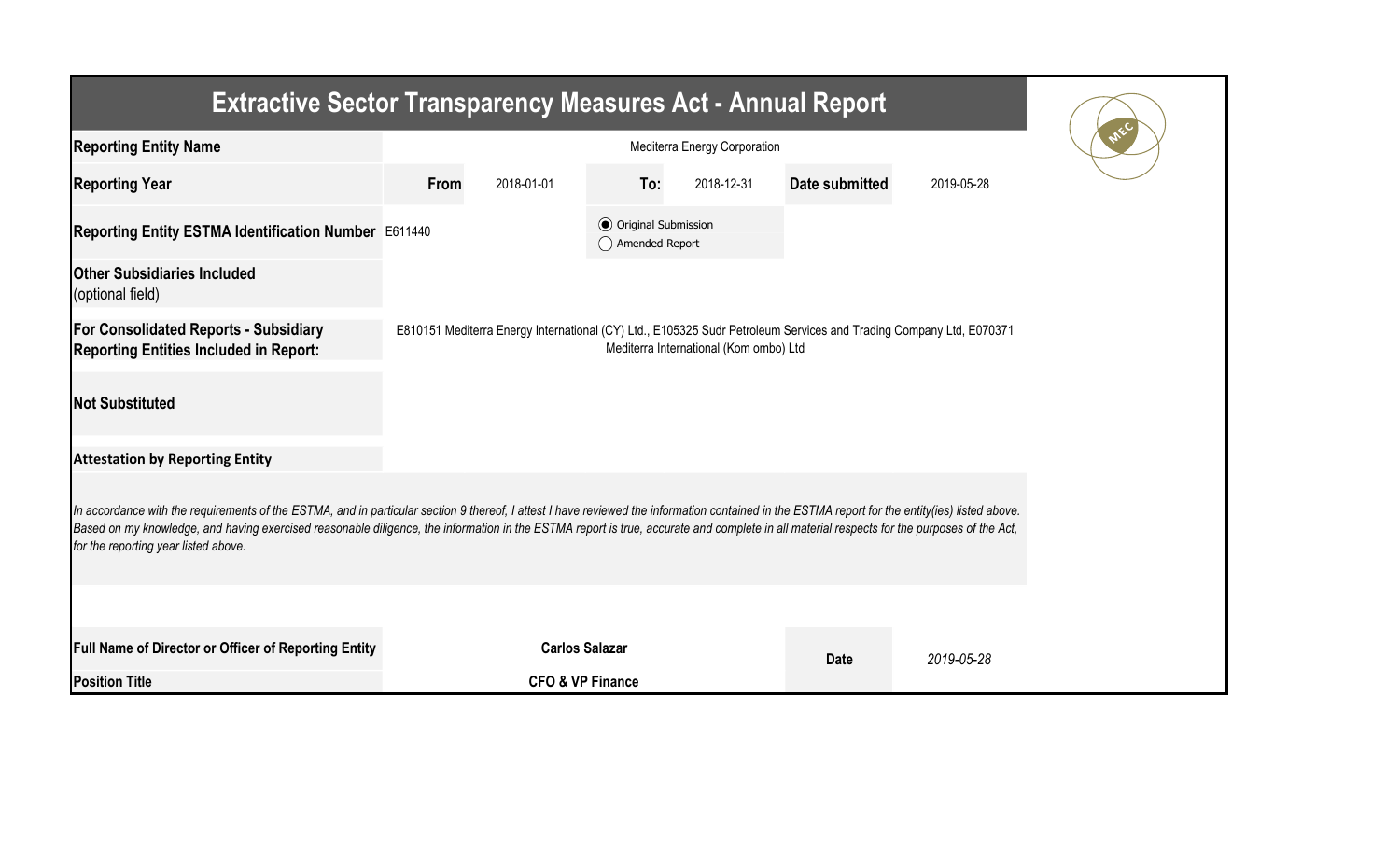| <b>Extractive Sector Transparency Measures Act - Annual Report</b>                                                                                                               |                         |                                                                                                                                                               |                                                                    |            |                         |                               |                  |                                                  |                                      |                                                                                                                                                                                                                                                                                                                                            |  |
|----------------------------------------------------------------------------------------------------------------------------------------------------------------------------------|-------------------------|---------------------------------------------------------------------------------------------------------------------------------------------------------------|--------------------------------------------------------------------|------------|-------------------------|-------------------------------|------------------|--------------------------------------------------|--------------------------------------|--------------------------------------------------------------------------------------------------------------------------------------------------------------------------------------------------------------------------------------------------------------------------------------------------------------------------------------------|--|
| <b>Reporting Year</b><br><b>Reporting Entity Name</b><br><b>Reporting Entity ESTMA</b><br><b>Identification Number</b><br><b>Subsidiary Reporting Entities (if</b><br>necessary) | From:                   | 2018-01-01<br>E810151 Mediterra Energy International (CY) Ltd., E105325 Sudr Petroleum Services and Trading Company Ltd, E070371 Mediterra International (Kom | To:<br><b>Mediterra Energy Corporation</b><br>E611440<br>ombo) Ltd | 2018-12-31 |                         | <b>Currency of the Report</b> | <b>USD</b>       |                                                  |                                      |                                                                                                                                                                                                                                                                                                                                            |  |
| <b>Payments by Payee</b>                                                                                                                                                         |                         |                                                                                                                                                               |                                                                    |            |                         |                               |                  |                                                  |                                      |                                                                                                                                                                                                                                                                                                                                            |  |
| <b>Country</b>                                                                                                                                                                   | Payee Name <sup>1</sup> | Taxes                                                                                                                                                         | <b>Royalties</b>                                                   | Fees       | Production Entitlements | <b>Bonuses</b>                | <b>Dividends</b> | Infrastructure<br>Improvement<br><b>Payments</b> | <b>Total Amount paid to</b><br>Payee | Notes <sup>34</sup>                                                                                                                                                                                                                                                                                                                        |  |
| Egypt                                                                                                                                                                            | Government of Egypt     |                                                                                                                                                               |                                                                    | 82,000     | 39,430,000              |                               |                  |                                                  | 39,512,000                           | All amounts are presented in US dollars and have been<br>rounded to the nearest \$10,000. Production Entitlements<br>are presented as royalties in the Company's consolidated<br>financial statements. Amounts have been converted to<br>USD, by converting the payments at the exchange rate<br>existing at the time the payment is made. |  |

<sup>1</sup>Enter the proper name of the Payee receiving the money (i.e. the municipality of x, the province of y, national government of z).

<sup>3</sup> When payments are made in-kind, the notes field must highlight which payment includes in-kind contributions and the method for calculating the value of the payment.

Any payments made in currencies other than the report currency must be identified. The Reporting Entity may use the Additional notes row or the Notes column to identify any payments that are converted, along with the excha